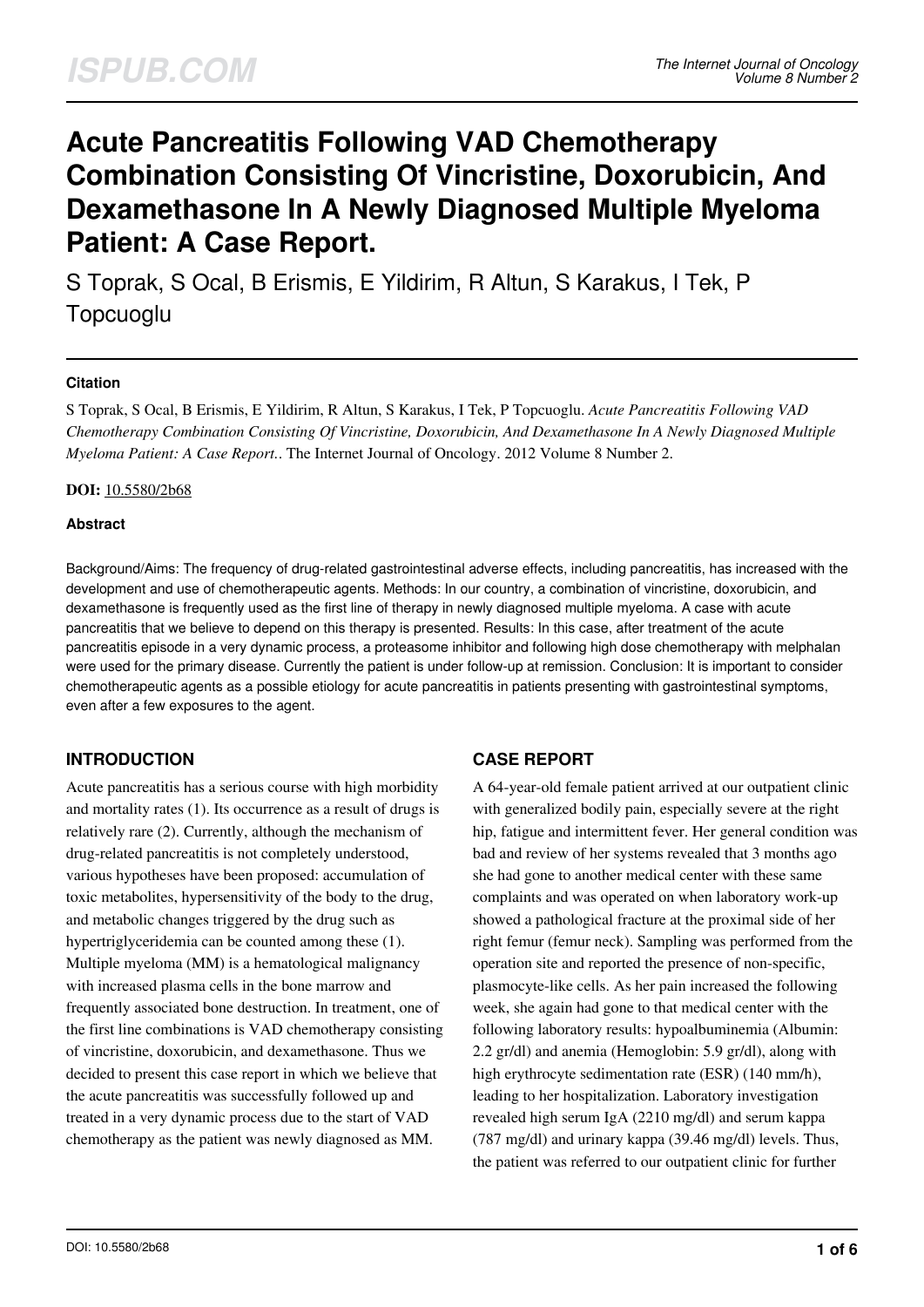evaluation. Patient history was unremarkable. Her performance status was ECOG 2-3 when she was admitted to our clinic. She had significant constitutional complaints and in her physical examination, no organomegaly, lymphadenopathy, or other positive finding could be determined other than the scar belonging to the past operation and signs of severe anemia (generalized mucosa and conjunctiva paleness, tachycardia). In her first laboratory analyses, blood urea nitrogen (BUN) (67 mg/dl), creatinine (2.32 mg/dl), ESR (123 mm/h), lactate dehydrogenase (LDH) (326 U/L), ferritin (931 ng/ml), uric acid (10.7 mg/dl), and total protein (8.62 g/dl) levels were high while albumin (2.39 g/dl) and hemoglobin (8.26 g/dl) levels were low, alkaline phosphatase (112 U/L), gamma glutamyl transferase (GGT) (44 U/L), and calcium (corrected 8.9 mg/dL) levels were normal, along with the roll formation in her peripheral smear. Spot urinalysis revealed 75 mg/dl protein, while beta 2 microglobulin (11.33 mg/L) and serum IgA (20.2 g/L) levels were markedly increased. The echocardiogram showed the ejection fraction to be between normal limits. After the above-mentioned operation, as the patient was immobile at both home and our center, prophylactic low molecular weight heparin was performed subcutaneously, starting from her first day of hospitalization. In accordance with her nephrology consultation, upper abdominal and bilateral renal doppler ultrasounds were performed and both revealed normal images of the liver, intra-extrahepatic bile ducts, gallbladder, pancreas and vessels. Bone marrow aspiration biopsy and serum and urinary immune fixation electrophoresis revealed IgA/kappa (grade IIIB) MM and after the necessary preparations, VAD chemotherapy protocol consisting of vincristine (0,4 mg/day, continuous iv infusion, 4 days), doxorubicin (9 mg/m2/day, continuous iv infusion, 4 days), and dexamethasone (40 mg/day, iv short infusion, 4 days) commenced. Abdominal pain started on the first day of treatment and, abdominal computerized tomography (CT) was performed to detect probable urinary stones. It was revealed that, besides the lytic lesions in accordance with MM involvement in all bones examined, there were increased densities in accordance with minimal edemainflammation at the peripancreatic lipoid tissue at the pancreatic tail and in case of clinic suspicion; this finding could suggest acute pancreatitis. However, the abdominal pain was not so intense and was evident especially at the back, thus the patient $\hat{a}$ <sup>TM</sup>s vital functions were more closely monitored and lumbosacral magnetic resonance imaging (MRI) was performed to determine whether or not the pain

originated from the lumbosacral vertebrae. MRI revealed mass lesions at thoracic 11-12 vertebrae level and at the left side of the sacrum, along with compression fractures at thoracic 12 and lumbar 1st vertebrae corpuses. The patient was evaluated by the Neurosurgical Department, and it was decided to postpone the surgical procedure for the time of remission following chemotherapy. The next day, shortness of breath developed and the Pulmonary Diseases Department suggested performing thorax CT and pulmonary CT angiography with the prediagnosis of pulmonary thromboembolism (PTE). These tests showed that the pulmonary system was patent so the prophylactic low molecular weight heparin was increased to the treatment dose. As the abdominal pain continued increasing and as the serum amylase level was high (8448 IU/L), acute pancreatitis was thought and oral nutrition was stopped. Treatment with imipenem (4x500 mg/day, IV) was started empirically as her fever exceeded  $38\hat{A}^{\circ}C$ . Her BISAP score was 3 (3). In blood culture, methicillin-sensitive coagulasenegative staphylococci grew so teicoplanin was started at 2x400 mg IV as a booster dose and 1x400 mg IV for maintenance treatment. The patient regularly consulted with the Gastroenterology Department during her chemotherapy and her consistently high pancreatic enzyme levels suggested complicated inflammation. After completion of the first cycle of VAD chemotherapy, control CT was performed and revealed that the pancreatitis had regressed. In the following days, the clinical picture improved, the pancreatic enzyme levels decreased, and her fever was controlled. A magnetic resonance cholangiopancreatography (MRCP) was performed with the aim of illuminating etiology. The patient had a normal pancreaticobiliary tree on MRCP. The patient $\hat{a}$ <sup>TM</sup>s general condition was improved, so she was discharged with scheduled control visits. She came back for her first visit at the time of her second chemotherapy; the patient consulted with Gastroenterology as her cholestatic enzymes and serum amylase levels were high (2612 IU/L), and it was decided that the chemotherapy should be postponed as it could lead to a new pancreatitis episode on the basis of her laboratory findings. One month after this, her serum amylase and cholestatic enzyme levels had decreased but were still not within the normal limits. However, the possible risks of delaying MM treatment led to the decision to continue with another treatment protocol less risky in terms of pancreatitis. A combined chemotherapy protocol consisting of bortezomib (1.3 mg/m2/day x 4 days/21 days) and dexamethasone (40 mg/day x 8 days/21 days) was started. The first cycle was completed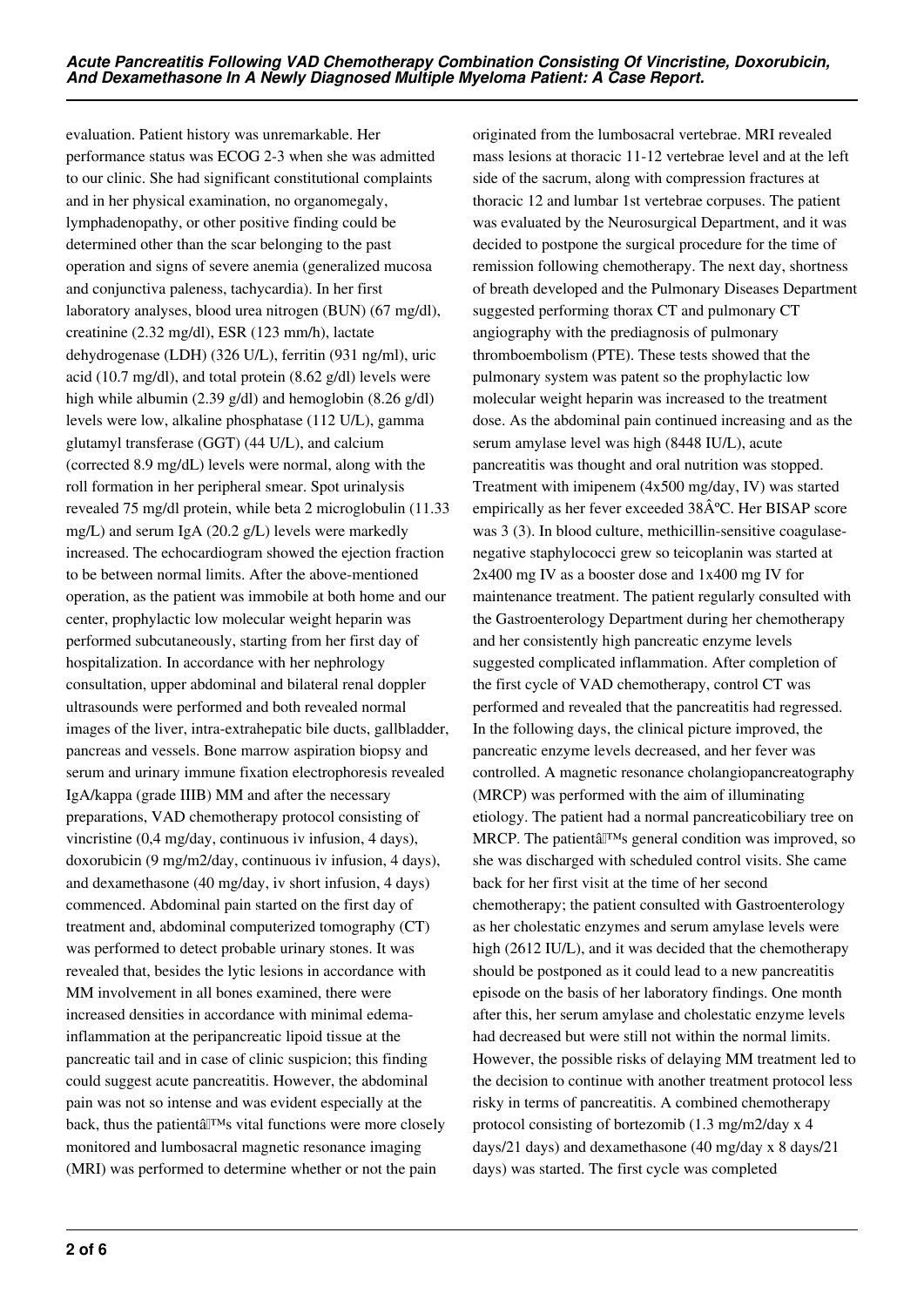uneventfully, and the patient had no complaints when she returned for her second cycle. Blood biochemistry, including serum amylase (104 IU/L), was within normal limits. Thus the second cycle of bortezomib/dexamethasone chemotherapy protocol was given. Evaluations showed that a complete response was obtained so the Neurosurgery Department performed the multiple vertebroplasty operation that they had postponed before due to acute pancreatitis. After this, one more cycle of chemotherapy was performed and, following necessary preparations, high dose chemotherapy was given with the support of autologous hematopoietic stem cell transplantation. The patient had no problems regarding pancreatitis or her primary disease during this process and is currently under follow-up at remission.

# **DISCUSSION**

It is a known fact that gallstones and excessive alcohol consumption account for approximately 70-80% of acute pancreatitis cases (2). Apart from this, autoimmune diseases, iatrogenic events, inflammatory bowel diseases, infections, congenital diseases, neoplasia, structural abnormalities, toxins, trauma, and ischemia are other reasons that are discussed in the etiology. Acute pancreatitis caused by drug use is evidently rare and furthermore, acute pancreatitis triggered by chemotherapeutics is rarer. In the literature, reports incriminating mostly L-asparaginase and cytarabine are striking (4). Acute pancreatitis cases related to alemtuzumab, tamoxifen, vinorelbine, oxaliplatin, and methotrexate have also been reported, though less frequently  $(5).$ 

In our patient, the acute pancreatitis developed on the first day of the administration of chemotherapy, and resolved within a few days after discontinuation of the drugs. All other possible factors, such as alcohol use history, gallstones, hypercalcemia, hyperlipidemia, and family history were eliminated by means of physical examination, blood chemistry tests and radio diagnostic imaging modalities.

Among the agents used in the present case, dexamethasone may be the first one to blame. Interestingly, there are several reports stating that steroid use in the treatment of disease leads to acute pancreatitis. A good example of this is the acute pancreatitis following pulse steroid treatment in autoimmune bullous disease (6). Some investigators suggest that the main reason for this is the effect of steroids increasing the synthesis of triglycerides. However, some

other investigators stated that use of steroids leads to inconclusive results, especially in animal experiments (7). Some authors maintain that in cases where steroid use leads to acute pancreatitis, there always is a different etiological reason (6). In one of the most extensive reviews in recent years, the classification based on published case reports showed dexamethasone as class Ib, being in the second highest risk group (8). However, the general view is that, as steroids inhibit the development of inflammatory mediators and induct apoptosis in pancreatic acinar cells, they have a role in the treatment of acute pancreatitis (9).

On the other hand, doxorubicin is an antineoplastic agent that is more rarely blamed for acute pancreatitis (5). In another classification based on number of published case reports, it is in the lowest risk group (5, 8). Although acute pancreatitis has been reported with protocols combining its liposomal form with other agents, in general doxorubicin alone has never been blamed.

Vinca alkaloids are mostly used together with Lasparaginase, thus they are more frequently connected with acute pancreatitis (7). In two large reviews, however, vincristine and vinblastine have been classified in the last class as the lowest list group in terms of triggering acute pancreatitis alone (5,8). In the literature, acute pancreatitis related to vinblastine has been reported in two cases with germ cell tumors (4). Nevertheless, animal studies have demonstrated that vincristine lead to severe structural damage in mouse pancreas (7).

Some mechanisms have been proposed for drug dependent pancreatitis. Among these, the most supported view is hypersensitivity (10). According to this, acute pancreatitis can develop in hours to days following drug use. This mechanism is not dose dependent and its examples include 6-mercaptopurine, azathioprine, aminosalicylates, metronidazole, and tetracycline (10). This pathway should be kept in mind for our patient.

Another mechanism is the claim that accumulation of toxic metabolites lead to acute pancreatitis. In this mechanism, acute pancreatitis develops a few months after the drug use. An example of this is valproic acid. Thiazides triggering hypertriglyceridemia, tamoxifen, and steroids can also be included in this group.

Another relatively rare pattern observed is when dose dependent, high dose and long-term use of some drugs, mainly erythromycin and acetaminophen, lead to acute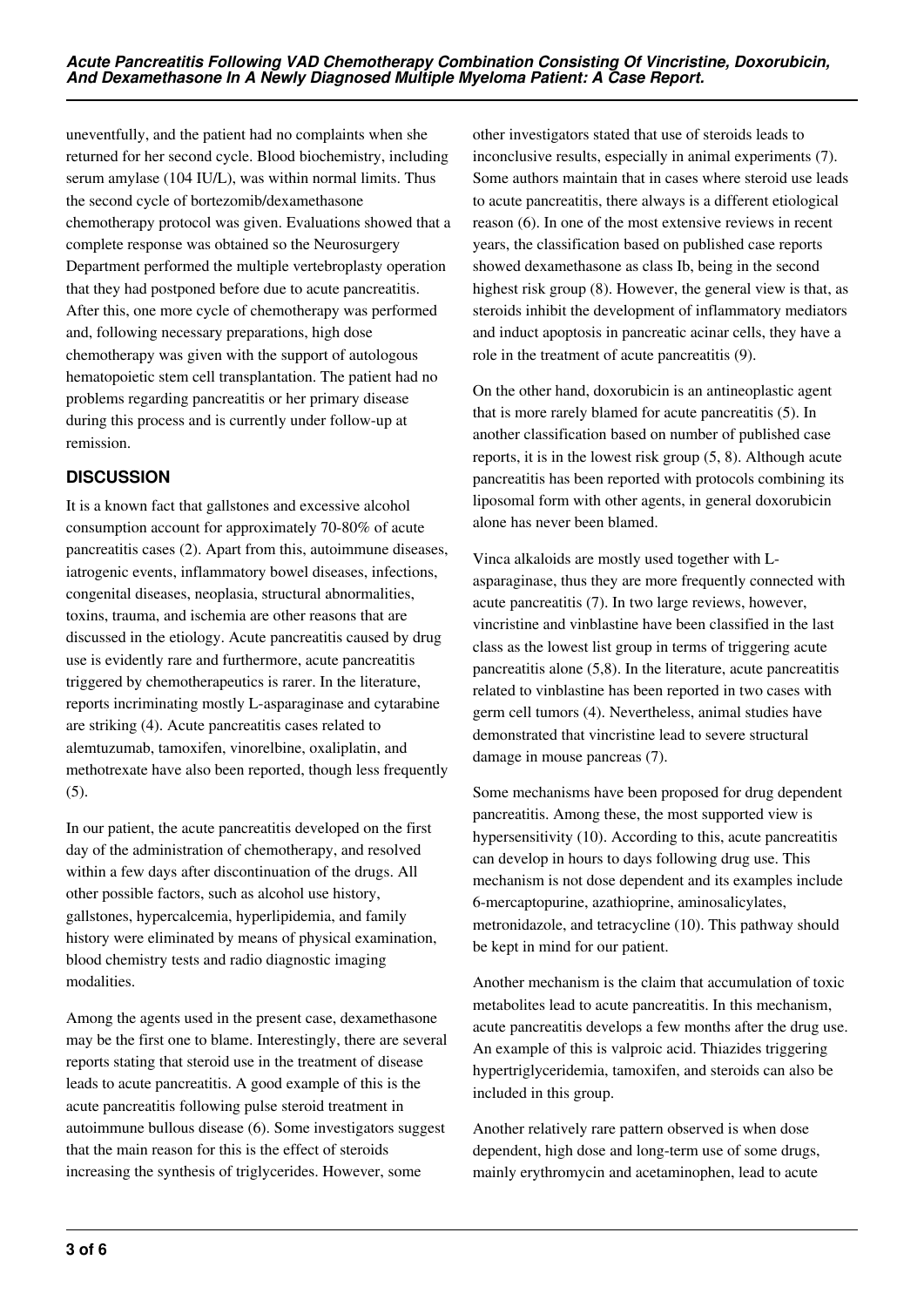pancreatitis. The general opinion suggests making use of some measures while deciding on the risk of some drugs triggering acute pancreatitis. Some examples are as follows: the pancreatitis should be seen during the use of drug, the absence of other strong reasons that can lead to pancreatitis, the regression of pancreatitis or at least halting of its progression when the drug is stopped, and development of pancreatitis when the drug is started again.

In general, there is no differential clinic finding of pancreatitis triggered by drugs (8). While taking patient history, careful interrogation regarding drug history and the presence drugs classified in high-risk groups can aid the diagnosis. The mechanism of drugs triggering the picture is also important. For instance, in a few weeks time an event that is dominated by an immunological mechanism is going to develop and in this process, detecting possible rushes and eosinophilia will facilitate the diagnosis. However, with long term use of drugs like pentamidine or valproic acid, as the pancreatitis can be seen months after the drug is started, the importance of the accumulation of toxic metabolites of these drugs can be neglected. Nonetheless, in the literature there is no drug reported to lead to acute pancreatitis years after its use.

One of the most important points regarding treatment is the length of use of suspected drug(s). Stopping use of the suspected drug in the early term and starting supportive treatment immediately will be lifesaving. However, another important point that should be kept in mind is drugdependent pancreatitis is generally in mild to moderate in severity and self-limiting (10, 11). Although deaths have been reported in some publications, prognosis is generally good. Although use of steroids has been suggested in treatment, in the present case, we believe that combined use of steroids, vincristine, and doxorubicin lead to the acute pancreatitis episode. The low molecular weight heparin started on the day the patient was hospitalized and continued in treatment dose as the shortness of breath suggested possible PTE can also play a positive role in the treatment of acute pancreatitis (12). Bortezomib is a proteasome inhibitor that experimental studies have suggested using for the treatment of acute pancreatitis for its anti-inflammatory effect, and in the present patient, it was given almost one month after the clinical picture regressed, as we believe that this agent did not have the potential to trigger acute pancreatitis. As expected, no adverse effect was observed (13). In the period during which dexamethasone was added

to bortezomib, the patient was closely followed in terms of a new acute episode but both her clinical status and her enzyme levels were stable. After 3 cycles of bortezomib/dexamethasone treatment, high dose chemotherapy with melphalan was performed with the support of autologous hematopoietic stem cell transplantation. During this process no acute pancreatitis episode was observed.

As a result, in the present case report an acute pancreatitis episode that developed with a high degree of probability, as a result of VAD combination chemotherapy which is frequently started as a first line therapy under the conditions of our country is successfully overcome without any complications, with close follow-up and treatment, along with the completion of required treatment for the primary disease and currently the patient is followed-up under

## **References**

1. Sakhri J, Ben Salem C, Harbi H, Fathallah N, Ltaief R. Severe acute pancreatitis due to tamoxifen- induced hypertriglyceridemia with positive rechallenge. JOP 2010;11(4):382-4.

2. Balani AR, Grendell JH. Drug-induced pancreatitis: incidence, management and prevention. Drug Saf 2008;31:823-37.

3. Wu BU, Johannes RS, Sun X, Tabak Y, Conwell DL, Banks PA. The early prediction of mortality in acute pancreatitis: a large population-based study. Gut 2008;57(12):1698-703.

4. Socinski MA, Garnick MB. Acute pancreatitis associated with chemotherapy for germ cell tumors in two patients. Ann Intern Med 1988;108(4):567-8.

5. Trivedi CD, Pitchumoni CS. Drug-induced pancreatitis: an update. J Clin Gastroenterol 2005;39(8):709-16. 6. Khanna S, Kumar A. Acute pancreatitis due to

hydrocortisone in a patient with ulcerative colitis. J Gastroenterol Hepatol 2003;18(9):1110-1.

7. RA¼nzi M, Layer P. Drug-associated pancreatitis: facts and fiction. Pancreas 1996;13(1):100-9.

8. Badalov N, Baradarian R, Iswara K, Li J, Steinberg W, Tenner S. Drug- induced acute pancreatitis: an evidencebased review. Clin Gastroenterol Hepatol 2007;5(6):648-61. 9. Zhang XP, Chen L, Hu QF, Tian H, Xu RJ, Wang ZW, Wang KY, Cheng QH, Yan W, Li Y, Li QY, He Q, Wang F. Effects of large dose of dexamethasone on inflammatory mediators and pancreatic cell apoptosis of rats with severe acute pancreatitis. World J Gastroenterol 2007; 13(41):5506-11.

10. Tenner S. Steinberg WM. Acute pancreatitis. In: Feldman M, Friedman LS, Brandt LJ, eds , editors. Sleisenger and Fordtranâl<sup>TM</sup>s gastrointestinal and liver disease. 8th edition:

Pathophysiology/diagnosis/management. Philadelphia: Saunders; 2006. pp. 1241 al '1269.

11. Ocal S, Sel $\tilde{A}$ §uk H, Korkmaz M, Unal H, Yilmaz U. Acute pancreatitis following doxycycline and ornidazole coadministration. JOP 2010;11(6):614-6.

12. Qiu F, Lü XS, Huang YK. Effect of low molecular weight heparin on pancreatic microcirculation in severe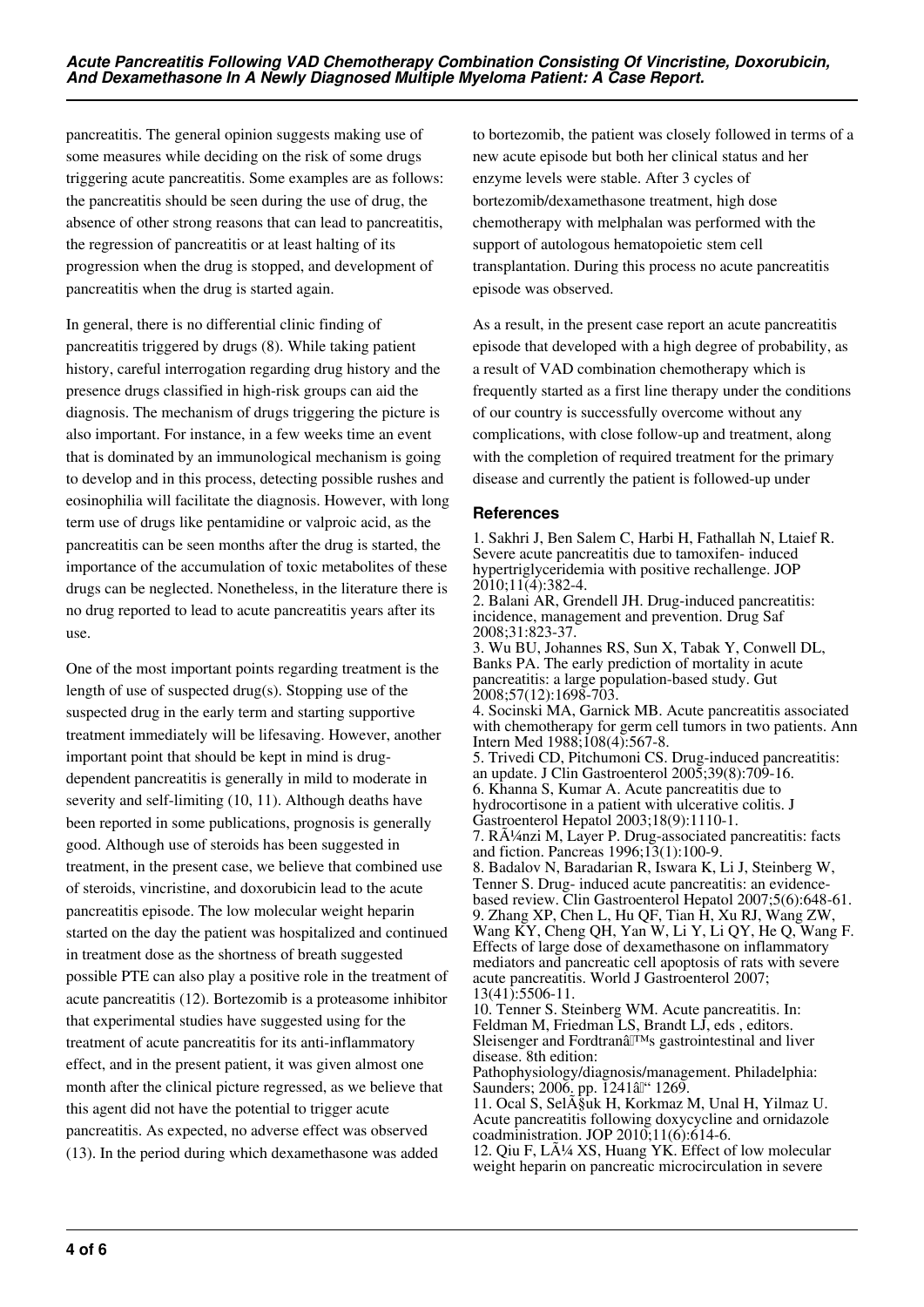acute pancreatitis in a rodent model. Chin Med J (Engl) 2007; 120(24):2260-3. 13. Szabolcs A, BiczÃ<sup>3</sup> G, Rakonczay Z, Tiszlavicz L, Halm

G, Wittmann T, Tak $\tilde{A}$ ; cs T. Simultaneous proteasome inhibition and heat shock protein induction by bortezomib is beneficial in experimental pancreatitis. Eur J Pharmacol 2009; 616(1-3):270-4.